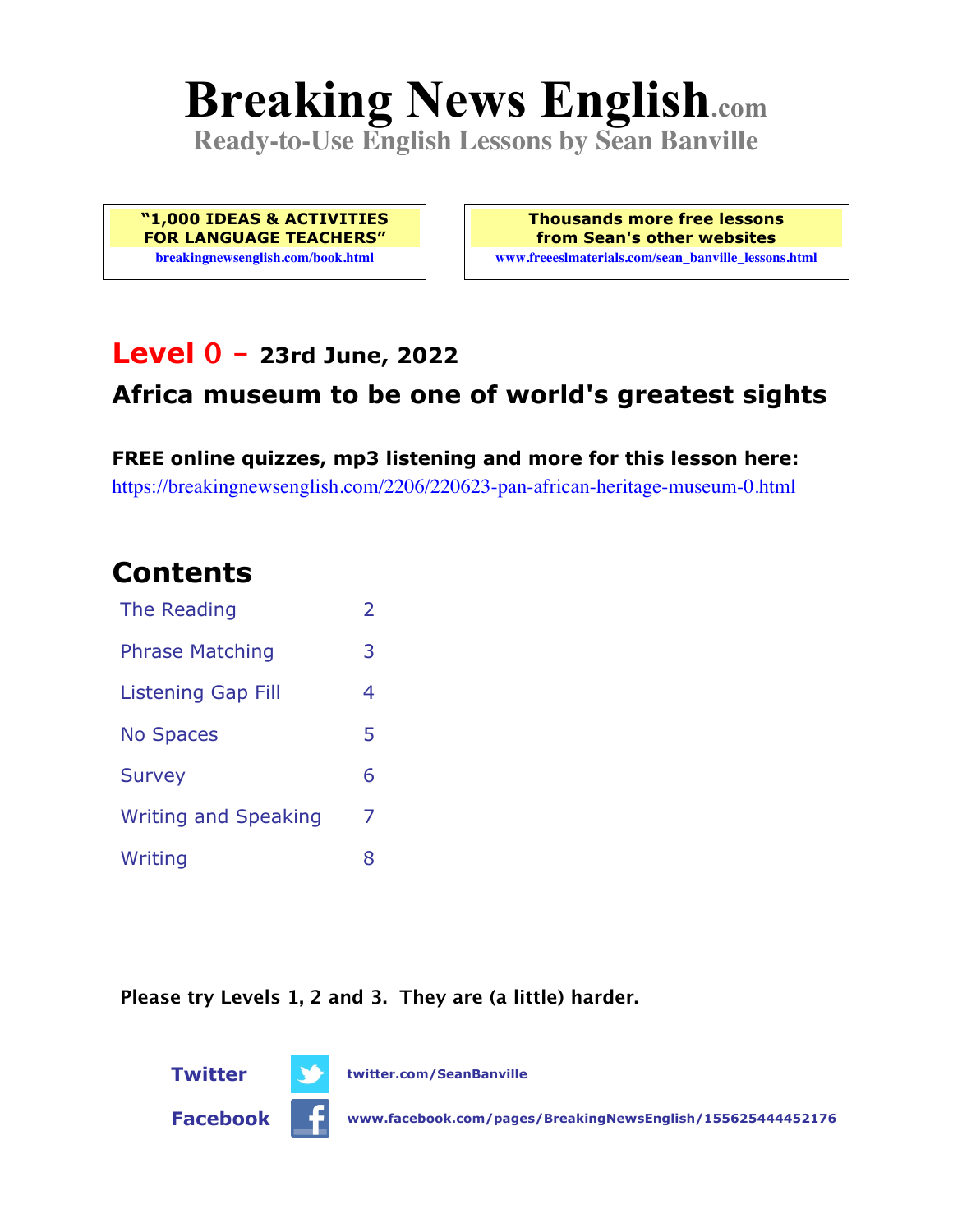# **THE READING**

From https://breakingnewsenglish.com/2206/220623-pan-african-heritage-museum-0.html

 The Pan African Heritage Museum will open in August 2023. TIME Magazine called it one of the world's top 100 places to visit. It said it will be an important place for people "interested in...Africa's history and...heritage". Ghana's president said African art stolen by other countries would be returned to the museum.

 A man created the museum after he saw 5,000 people of African descent at an event. It was for the 375th anniversary of the forced arrival of Africans in the USA. He wanted to create the museum "to unite Africans". He said: "The museum is special because it's the only one bringing all African heritage together under one roof."

Sources: https://www.**ghanaweb.com**/GhanaHomePage/business/Executives-of-Pan-African-heritagemuseum-pay-courtesy-call-on-minister-for-tourism-1550963 https://**travelnoire.com**/accras-pan-african-heritage-world-museum-listed-among-worldsgreatest-places https://www.**bbc.com**/news/world-africa-61631437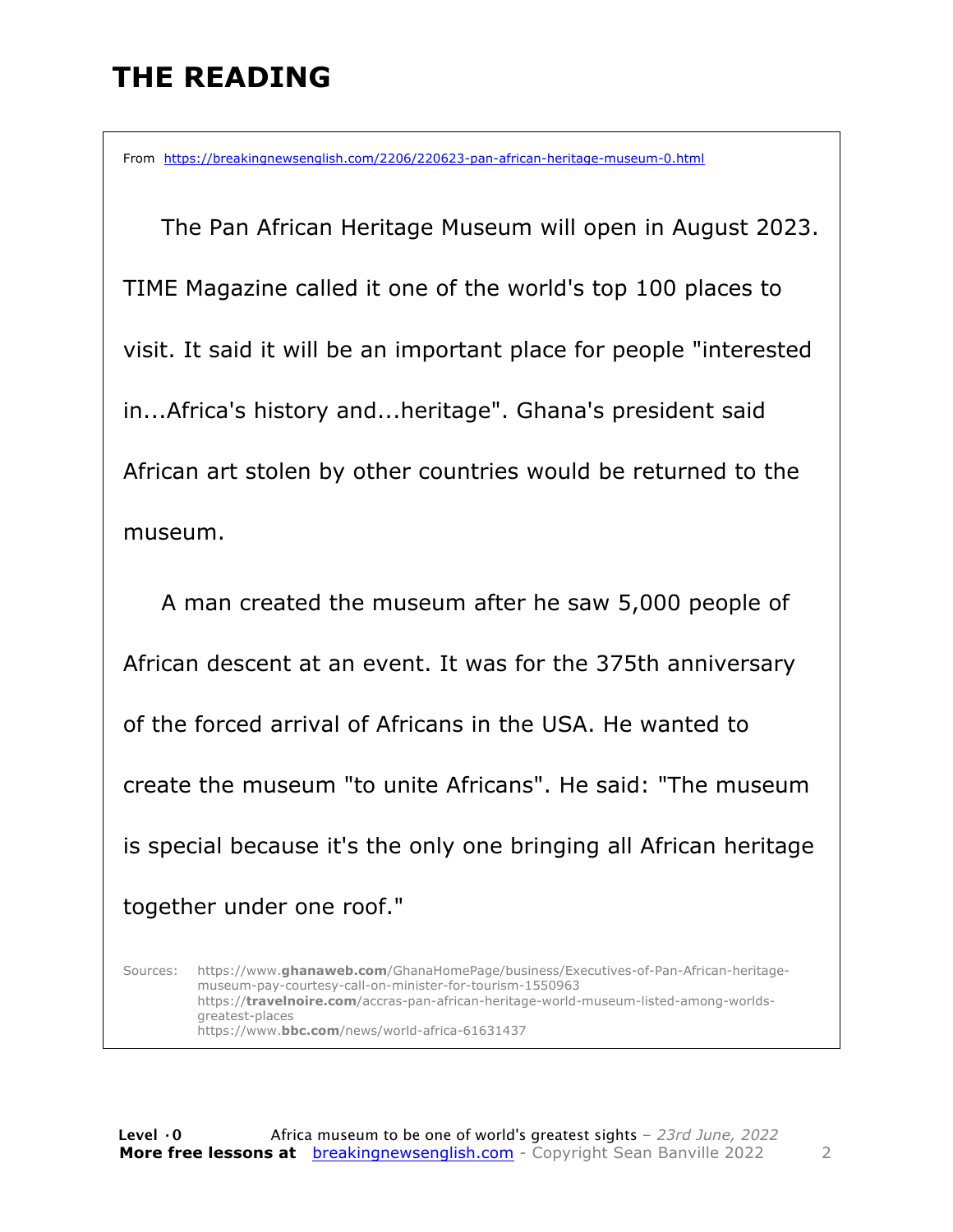# **PHRASE MATCHING**

From https://breakingnewsenglish.com/2206/220623-pan-african-heritage-museum-0.html

#### **PARAGRAPH ONE:**

| 1. The Pan African Heritage Museum |    | a. art             |
|------------------------------------|----|--------------------|
| 2. one of the world's top 100      |    | b. important place |
| 3. it will be an                   |    | c. president       |
| 4. people interested in Africa's   |    | d. places to visit |
| 5. Ghana's                         | e. | museum             |
| 6. African                         | f. | countries          |
| 7. stolen by other                 |    | g. will open       |
| 8. returned to the                 |    | h. history         |
|                                    |    |                    |

#### **PARAGRAPH TWO:**

| 1. A man created the museum after |    | a. unite Africans      |
|-----------------------------------|----|------------------------|
| 2. people of African              |    | b. anniversary         |
| 3. It was for the 375th           |    | c. roof                |
| 4. the forced arrival of          |    | d. descent             |
| 5. create the museum to           |    | e. together            |
| 6. The museum is                  | f. | he saw 5,000 people    |
| 7. bringing all African heritage  |    | g. special             |
| 8. under one                      |    | h. Africans in the USA |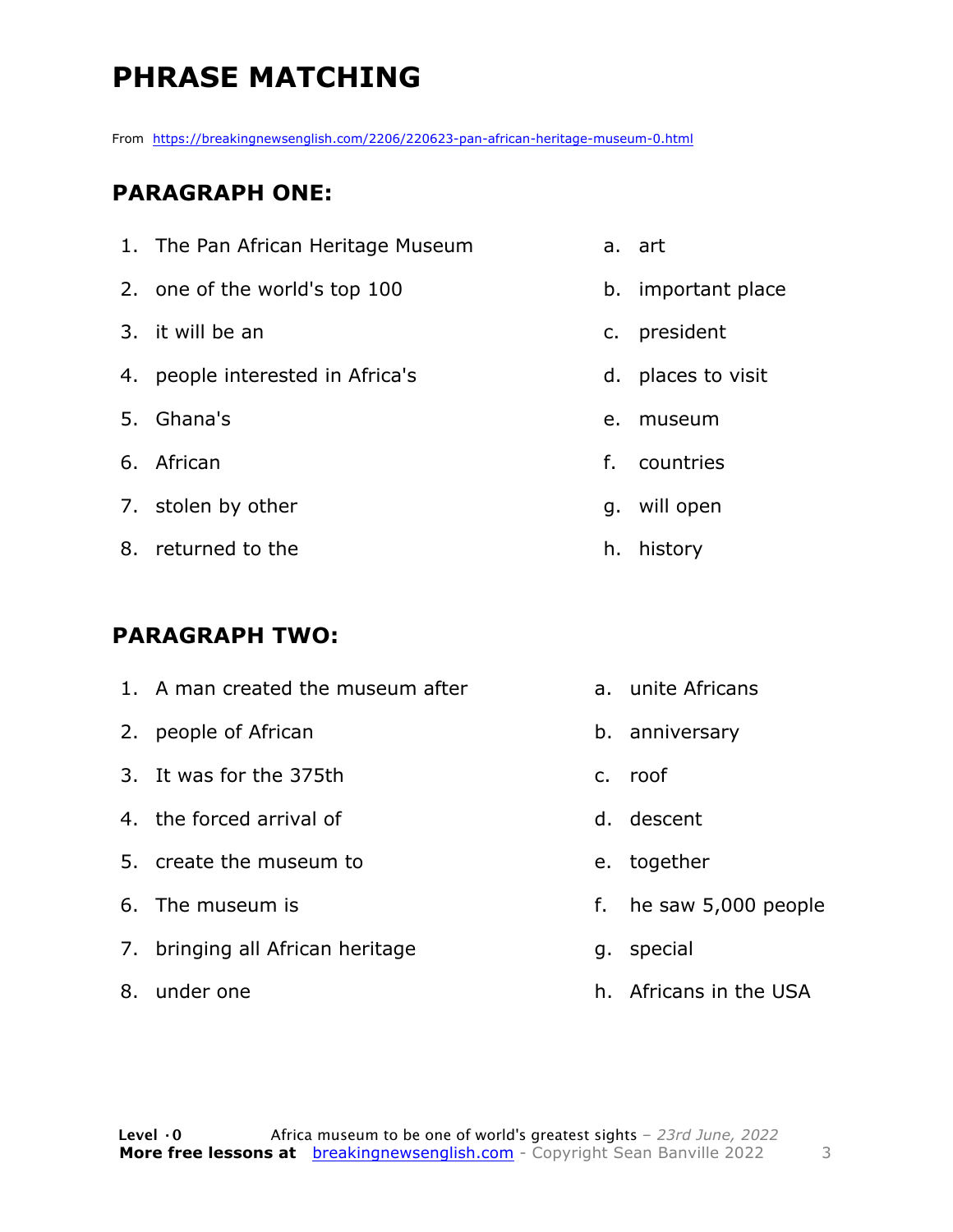## **LISTEN AND FILL IN THE GAPS**

From https://breakingnewsenglish.com/2206/220623-pan-african-heritage-museum-0.html

| August 2023. TIME Magazine (2) ________________________________ of the          |
|---------------------------------------------------------------------------------|
| world's $(3)$ _________________________________ to visit. It said it will be an |
| important (4) __________________________ "interested inAfrica's                 |
|                                                                                 |
| stolen by other countries would (6) ___________________________ the             |
| museum.                                                                         |
|                                                                                 |
| African descent (8) _________________________. It was for the 375th             |
| anniversary (9) ____________________________ arrival of Africans in the         |
| USA. He $(10)$ ______________________________ the museum "to unite              |
| Africans". He said: "The museum (11) ________________________________ it's      |
| the only one bringing all African heritage together                             |
|                                                                                 |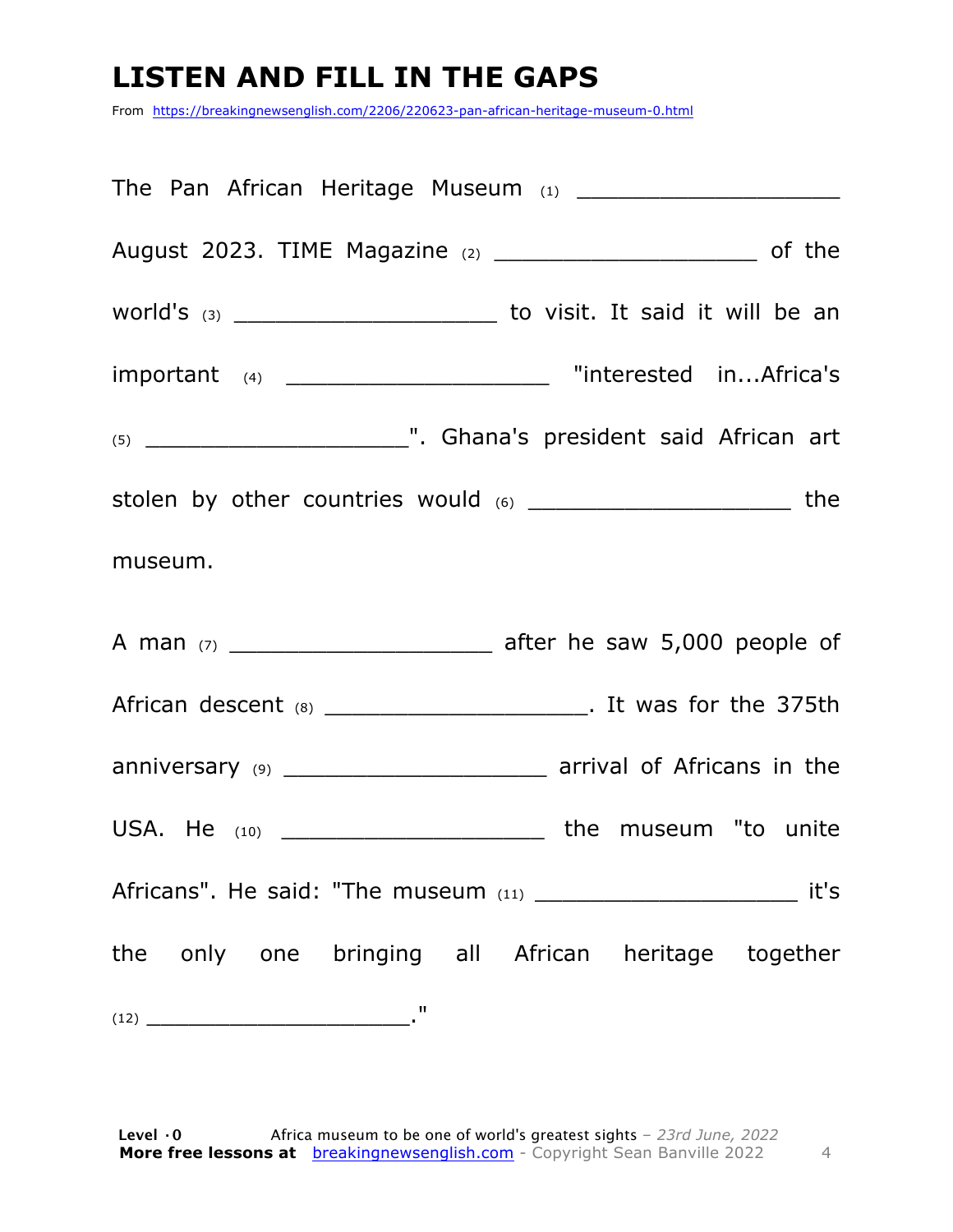# **PUT A SLASH ( / )WHERE THE SPACES ARE**

From https://breakingnewsenglish.com/2206/220623-pan-african-heritage-museum-0.html

ThePanAfricanHeritageMuseumwillopeninAugust2023.TIMEMagazi

necalleditoneoftheworld'stop100placestovisit.Itsaiditwillbeanimpor

tantplaceforpeople"interestedin...Africa'shistoryand...heritage".Gh

ana'spresidentsaidAfricanartstolenbyothercountrieswouldbereturn

edtothemuseum.Amancreatedthemuseumafterhesaw5,000people

ofAfricandescentatanevent.Itwasforthe375thanniversaryoftheforce

darrivalofAfricansintheUSA.Hewantedtocreatethemuseum"tounite

Africans".Hesaid:"Themuseumisspecialbecauseit'stheonlyonebring

ingallAfricanheritagetogetherunderoneroof."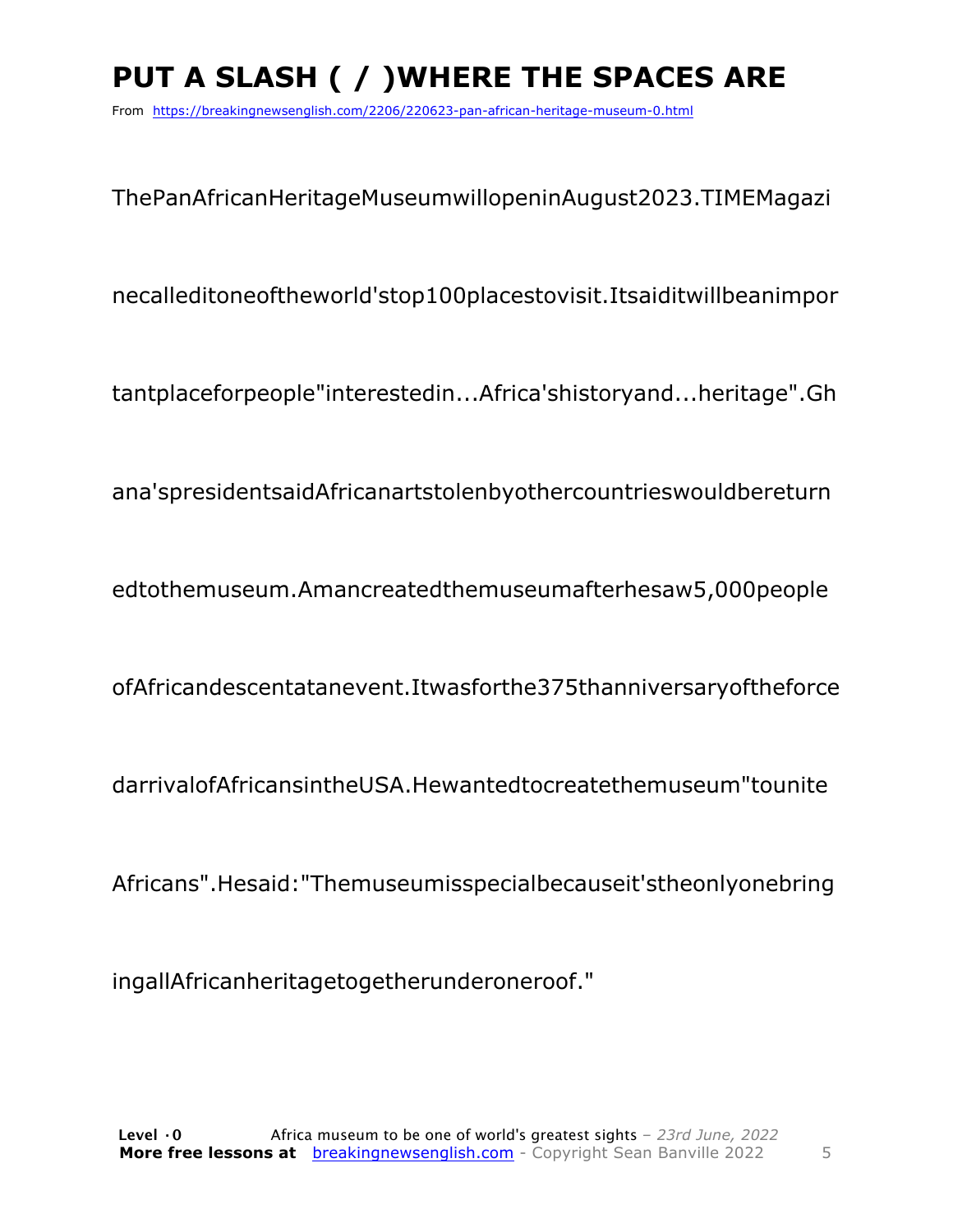# **AFRICA SURVEY**

From https://breakingnewsenglish.com/2206/220623-pan-african-heritage-museum-0.html

Write five GOOD questions about Africa in the table. Do this in pairs. Each student must write the questions on his / her own paper.

When you have finished, interview other students. Write down their answers.

|      | STUDENT 1 | STUDENT 2 | STUDENT 3 |
|------|-----------|-----------|-----------|
| Q.1. |           |           |           |
| Q.2. |           |           |           |
| Q.3. |           |           |           |
| Q.4. |           |           |           |
| Q.5. |           |           |           |

- Now return to your original partner and share and talk about what you found out. Change partners often.
- Make mini-presentations to other groups on your findings.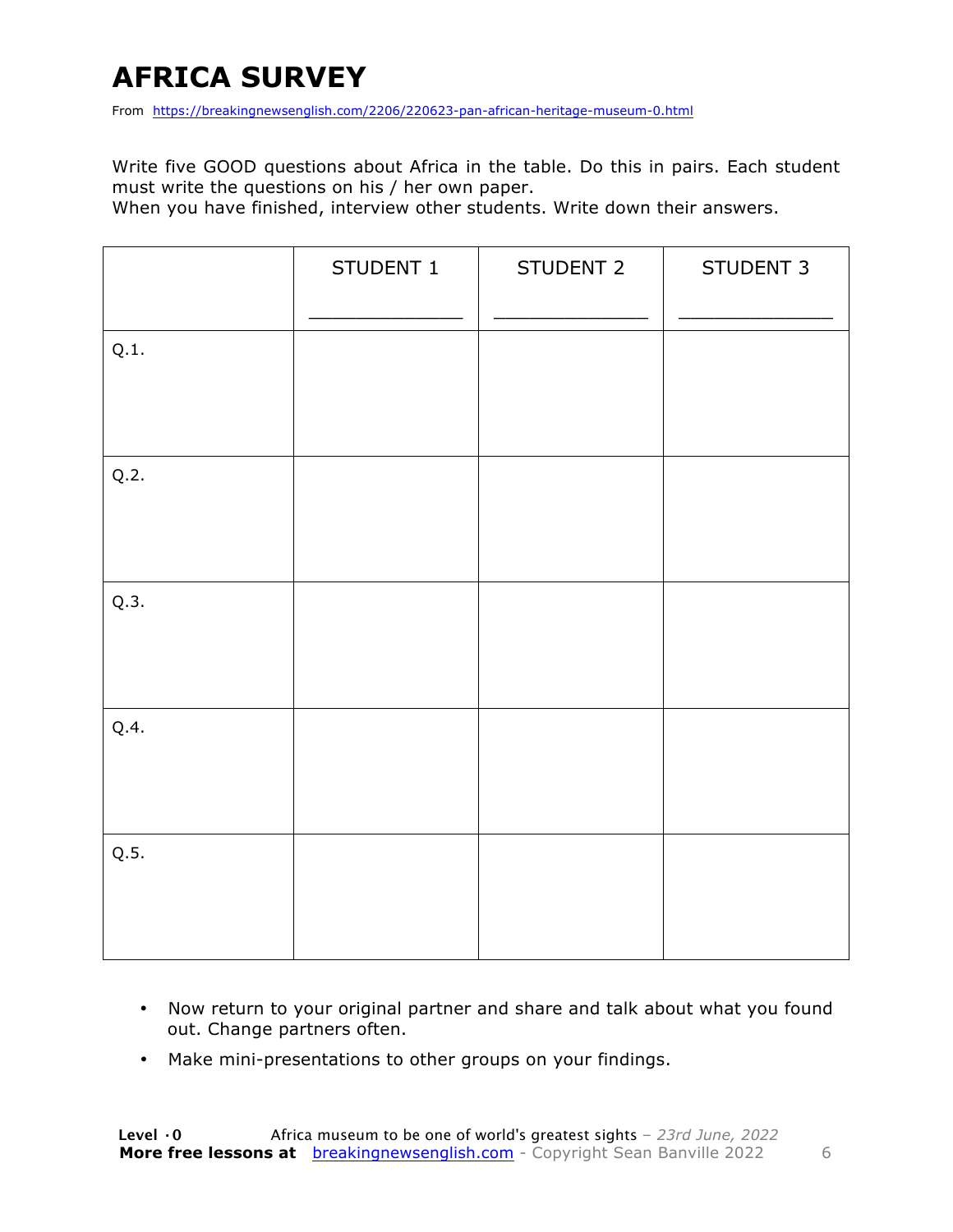## **WRITE QUESTIONS & ASK YOUR PARTNER(S)**

Student A: Do not show these to your speaking partner(s).

| a) |  |  |
|----|--|--|
| b) |  |  |
| c) |  |  |
| d) |  |  |
| e) |  |  |
| f) |  |  |
|    |  |  |

*Africa museum to be one of world's greatest sights – 23rd June, 2022* More free lessons at breakingnewsenglish.com

### **WRITE QUESTIONS & ASK YOUR PARTNER(S)**

-----------------------------------------------------------------------------

Student B: Do not show these to your speaking partner(s).

| a) |  |  |
|----|--|--|
| b) |  |  |
| c) |  |  |
| d) |  |  |
| e) |  |  |
| f) |  |  |
|    |  |  |

**Level ·0** Africa museum to be one of world's greatest sights *– 23rd June, 2022* **More free lessons at** breakingnewsenglish.com - Copyright Sean Banville 2022 7